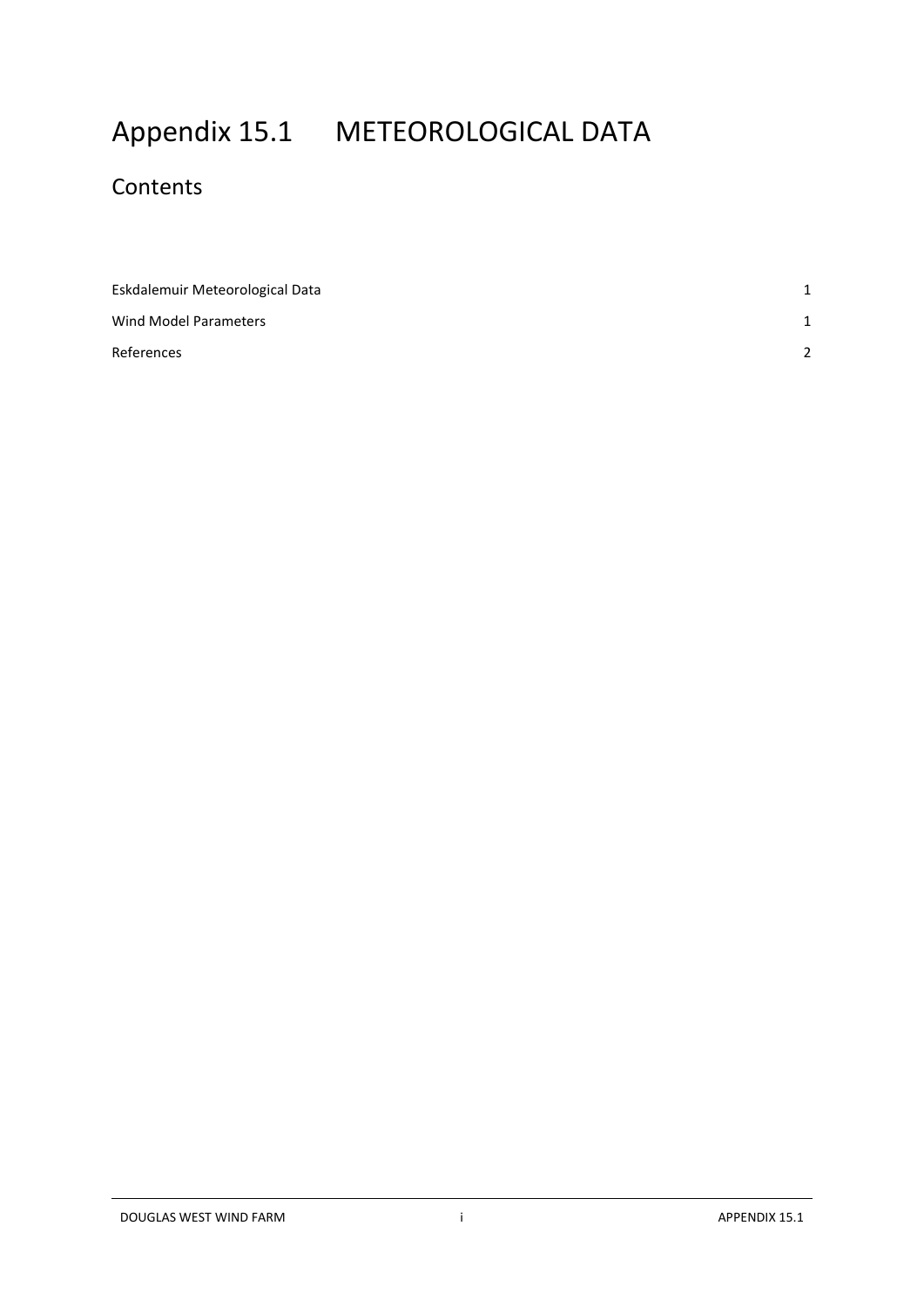This page is intentionally blank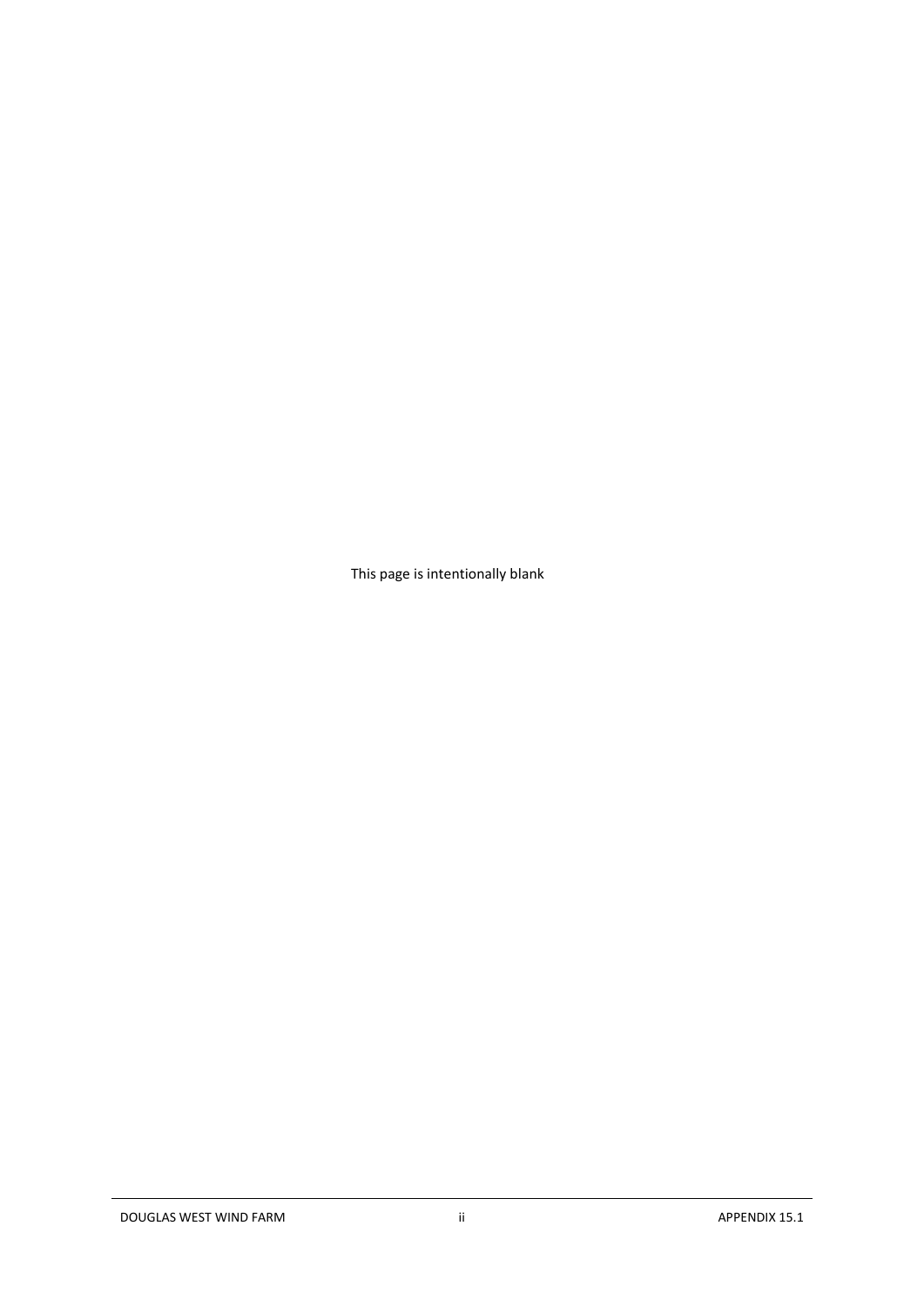## Appendix 15.1 METEOROLOGICAL DATA

Table A15.1 below summarises raw data received from the historical weather station data for Eskdalemuir, and held by the UK Met Office (2017).

| <b>Month</b> | <b>Number of Days in Month</b> | <b>Average Sun Hours / month</b> | <b>Average Sun Hours /day</b> |  |
|--------------|--------------------------------|----------------------------------|-------------------------------|--|
| January      | 31                             | 39.32                            | 1.27                          |  |
| February     | 28                             | 62.86                            | 2.25                          |  |
| March        | 31                             | 89.85                            | 2.90                          |  |
| April        | 30                             | 129.46                           | 4.32                          |  |
| May          | 31                             | 164.61                           | 5.31                          |  |
| June         | 30                             | 154.42                           | 5.15                          |  |
| July         | 31                             | 141.74                           | 4.57                          |  |
| August       | 31                             | 130.08                           | 4.20                          |  |
| September    | 30                             | 97.75                            | 3.26                          |  |
| October      | 31                             | 74.43                            | 2.40                          |  |
| November     | 30                             | 50.88                            | 1.70                          |  |
| December     | 31                             | 36.68                            | 1.18                          |  |

**Table A15.1 – Summary of Raw Meteorological Data for Eskdalemuir Met Station from 1929 to 2016 (88 years)** 

Table A15.2 below outlines the wind parameters used within the WindPro model for the Revised Development. It adopts a 12 degree sector with 7,446 hours of wind per year (equivalent to the development being operational for 85 % of the year). Wind distribution for the site is taken from onsite met mast data for the Revised Development.

| Table A15.2 – Wind Distribution at the Site |                          |                      |                  |                          |                      |  |  |  |
|---------------------------------------------|--------------------------|----------------------|------------------|--------------------------|----------------------|--|--|--|
| <b>Direction</b>                            | <b>Wind Distribution</b> | Hours of Wind / year | <b>Direction</b> | <b>Wind Distribution</b> | Hours of Wind / year |  |  |  |
| N                                           | 2.65 %                   | 197.3                | S                | 13.22 %                  | 984.4                |  |  |  |
| <b>NNE</b>                                  | 3.88%                    | 288.9                | <b>SSW</b>       | 15.43 %                  | 1148.9               |  |  |  |
| <b>NE</b>                                   | 5.38%                    | 400.6                | SW               | 9.63%                    | 717.0                |  |  |  |
| <b>ENE</b>                                  | 3.12 %                   | 232.3                | <b>WSW</b>       | 12.58%                   | 936.7                |  |  |  |
| E                                           | 2.88%                    | 214.4                | W                | 9.31 %                   | 693.2                |  |  |  |
| <b>ESE</b>                                  | 2.62%                    | 195.1                | <b>WNW</b>       | 6.03%                    | 449.0                |  |  |  |
| SE                                          | 3.17 %                   | 236.0                | <b>NW</b>        | 2.75%                    | 204.8                |  |  |  |
| SSE                                         | 4.42 %                   | 329.1                | <b>NNW</b>       | 2.93%                    | 218.2                |  |  |  |
|                                             |                          |                      | <b>Totals</b>    | 100.0%                   | 7446.0               |  |  |  |
|                                             |                          |                      |                  |                          |                      |  |  |  |